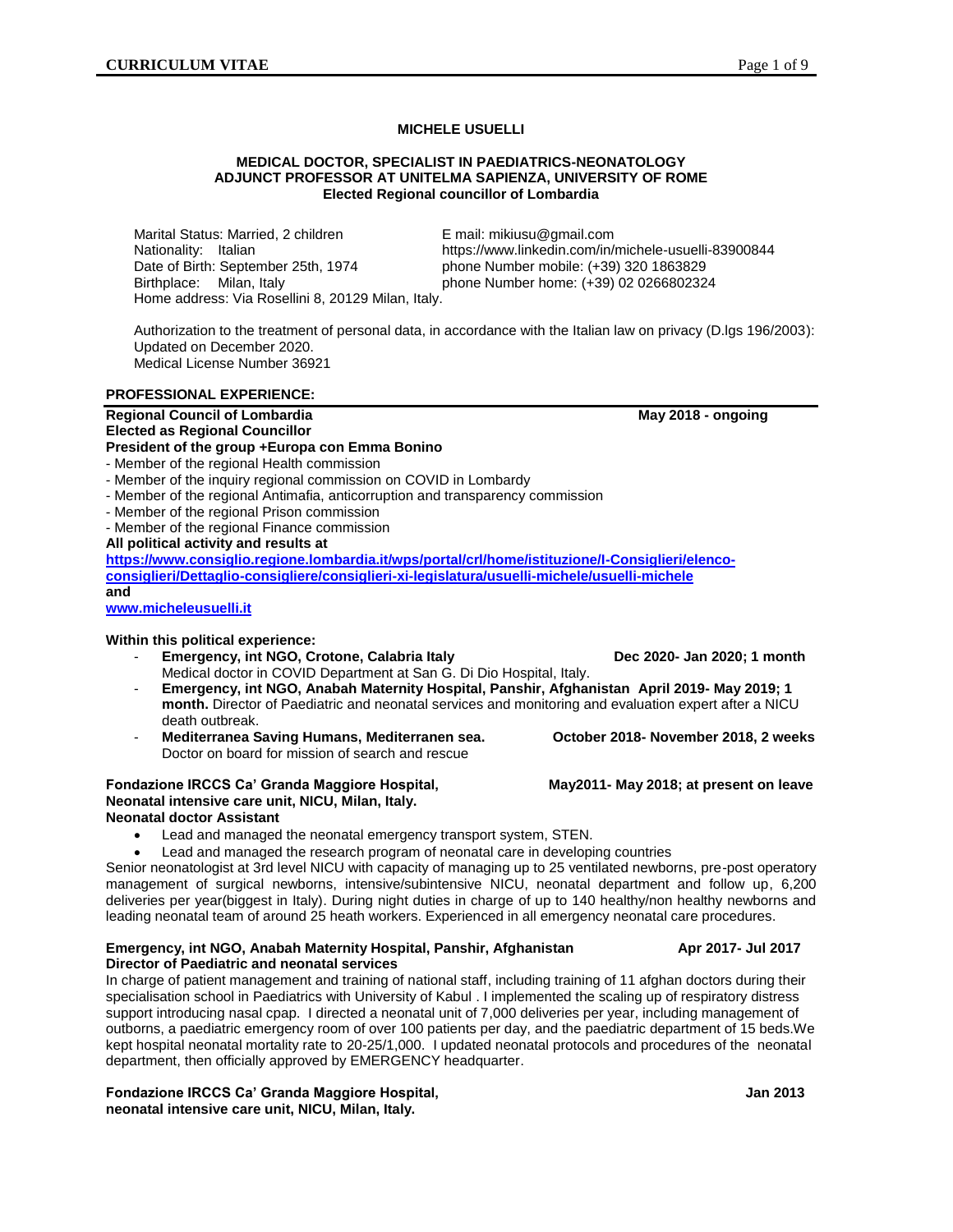Field visit for feasibility study at Kamuzu Central Hospital, for the assessment of cooperation project"scale up of neonatal health services, KCH, Lilongwe, Malawi".

## **Emergency int NGO headquarter, Milan, Italy <b>Marrow Construction March 2010–May 2011 Director of paediatric division**

In charge of direction of 4 paediatric hospitals in Afghanistan, Sierra Leone, CAR, Sudan Nyala Darfur and 1 health centre Sudan Khartoum (Mayo IDP camp); selection International staff, coordination between paediatric projects and Headquarters, guidelines, project proposals, monitoring and evaluation, production of scientific articles and presentations at medical congresses.

Monitoring and evaluation:

- Panshir maternity hospital, Anabah, Afghanistan, Dec 2010, 1 month
- Bangui paediatric hospital, Central African Republic, Aug 2010, 1 month
- Goderichpaediatric hospital, Freetown, Sierra Leone, Jul 2010, 1 month

During Monitoring, duties included patient management, training on the job of national staff, relationship with partners and authorities.

#### **Emergency, int NGO, Sudan, Khartoum, Mayo Paediatric Centre Oct 2009 – Mar 2010 Director of Paediatric services**

In charge of organisation, patient management, training of national staff, relationship with partners and authorities. Outpatient paediatric health c**e**ntre with laboratory, 6 beds for day hospital, referral services to city hospitals and outreach activities in the biggest internally displaced people camp in Sudan (estimated 500,000; 50% childrenadolescents). The c**e**ntre aims to be the gold standard of a paediatric health c**e**ntre.

## **Emergency, int NGO, Sudan, Nyala, Darfur Feb 2010, 10 days**

Preparatory work to open the Emergency paediatric hospital: relationship with partners and authorities, local staff selection.

#### **M.Melloni Hospital, Milan-Italy, neonatal intensive care unit NICU Jul 2008 - Sept 2009 Neonatal doctor Assistant**

Lead and managed the neonatal emergency transport system, STEN, including several newborns with foetal diagnosis of congenital malformations, born at hospital and referred to 3<sup>rd</sup> level cardiac surgery hospital, 3,000 deliveries per year.Neonatologist at 3rd level NICU with capacity of managing up to 8 ventilated newborns, intensive/subintensive NICU, neonatal department and follow up. During night duties alone in charge of up to 60 healthy/non healthy newborns and leading neonatal team of around 12 heath workers. Experienced in all emergency neonatal care procedures

#### **Emergency, int NGO, Anabah Maternity Hospital, Panshir, Afghanistan Oct 2007- May 2008 Director of Paediatricand neonatal services**

In charge of patient management and training of national staff. I developed the neonatal unit (at that time 3,000 deliveries per year) scaling up from essential neonatal care to cost-effective comprehensive neonatal care, reducing hospital neonatal mortality rate to 25/1,000. (See below for publications). Mortality data remained consistent. Organized IMNCI training for EMERGENCY staff working at health centre level. Monitoring paediatric and neonatal care at health c**e**ntre level.

# **CESTAS int NGO, Bwaila (Bottom) regional Maternity Hospital, Lilongwe, Malawi May 2005- Sept 2007 And Dowa District hospital with district health centres**

# **Country Representative for CESTAS, program director and director of neonatal services at Bwaila Hospital**

Projectmanaged: "Safe Motherhood in Lilongwe and Dowa District, Malawi", Italian MFA.In charge of patient management and training of national nurses and patient attendants at Bwaila (Bottom) neonatal unit. There were no doctors to review newborns in the biggest neonatal unit at country level with 12,000 deliveries per year (biggest in Malawi). I strengthened the neonatal unit, scaling up from not even essential neonatal care to essential neonatal care, reducing hospital neonatal mortality rate to 30-33/1,000. (See below for publications). Organized several neonatal resuscitation trainings for Bwaila nurses and midwives.

At Dowa District hospital, Dowa community hospitals health centres, I strengthened basic (BEMOC) or comprehensive emergency obstetric care (CEMOC) organizing 1 month on the job training session for each midwife of the district, with rotations: 1 midwife from HC 1 month at Dowa District hospital to refresh BEMOC, while 1 midwife from Dowa District hospital attended 1 month at Bwaila to refresh CEMOC, while 1 midwife from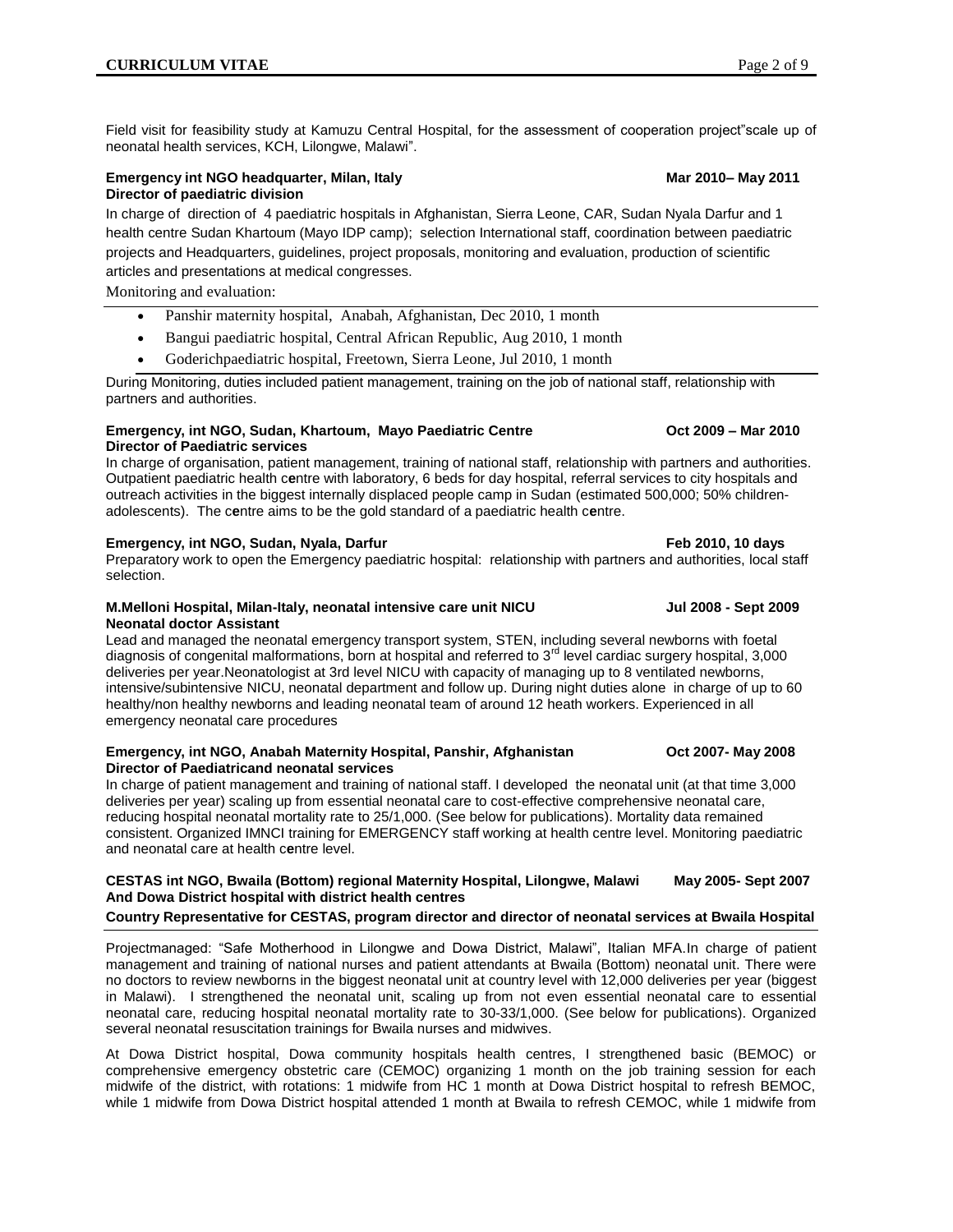Bwaila attended 1 month at Dowa HC to cover the roster. We also changed the ecclampsia protocol at Dowa DH from diazepam to MG sulphate.

Projects written and approved:

- -"Scaling up services for long term and permanent contraception to rural hospitals and health centres in Dowa district", funded by CIDA Malawi.
- -"Quality improvement of maternal and neonatal health services at Kamuzu central hospital and Bottom hospital", funded by UNICEF Malawi.

## **A. Manzoni Hospital, Lecco-Italy, neonatal intensive care unit NICU. Oct 2003 – Apr 2005 Neonatal doctor Assistant**

Member of the neonatal emergency transport system, STEN, including several helicopter transports from several Alps Hospitals. Neonatologist at 3rd level NICU with capacity of managing up to 8 ventilated newborns, intensive/subintensive NICU, neonatal department and follow up, 2,200 deliveries per year. During night duties alone in charge of up to 60 healthy/non healthy newborns and leading neonatal team of around 14 heath workers. Experienced in all emergency neonatal care procedures.

## **Department of Neonatology, University of Medicine, Jun 2003 –Sept 2003 San Paolo Hospital, Milan, Italy**

# **Neonatal doctor Assistant (employed during specialization school).**

Neonatologist at 2rd level neonatal unit with subintensive care, neonatal department and follow up, 2,000 deliveries per year. During night duties alone in charge of up to 60 healthy/non healthy newborns and leading neonatal team of around 14 heath workers. Experienced in neonatal resuscitation protocols and umbilical catheters placement.

#### **M.Melloni Hospital, Milan-Italy, neonatal intensive care unit NICU. Feb 2003- Sept 2003 Neonatal doctor assistant, junior. (Employed during specialization school)**

Trained and then independent in neonatal emergency transport system, STEN, including several newborns with foetal diagnosis of congenital malformations, born at hospital and referred to  $3<sup>rd</sup>$  level cardiac surgery hospital, 3,000 deliveries per year. Junior neonatologist at 3rd level NICU with capacity of managing up to 8 ventilated newborns, intensive/subintensive NICU, neonatal department and follow up. Never on duty alone, apart for STEN.

# **Medicus mundi (NGO), Gipsy camp, via Treboniano, Milan, Italy. Jan 2003 –Jul 2003**

In charge of the paediatric consultations, once a week (employed during specialization school)

**Department of Paediatrics, University of Medicine, San Paolo Hospital, Milan, Italy. Jun 2002 – Jul 2003** Medical Coordinator, in charge of the paediatric consultation in the outpatients department for child non legal immigrants (part of my duties during specialization school).

# **CESVI Int NGO, KompongChhnang, Cambodia, June 2001 – June 2003**

**Medical coordinator and Country Representative (employed during specialization school)** Project managed:

 Development of Basic Health Services, TukPhos District, KompongChhnang Province, (European Union), June 2001 - June 2003.

Daily fork at health centres and village level in collaboration with the health centres staff for primary health care clinical management, EPI, outreach activities, health education, patient referral, TB detection. Among other activities and trainings, we built and opened an additional health post with Moh in Kdol, trained all MoH staff in IMCI ( during early expansion phase), rehabilitated an old TB centre, among other things Project written, approved and managed:

 Malaria and TB Prevention Project, TukPhos District, KompongChhnang Province (Block Grant European Union), Phase I, Aug 2001- April 2002 + Phase II, June 2002 – Feb 2003

More than 30,000 impregnated bed nets distributed family by family and village by village during regular outreach activities, with HCs staff.

"Rehabilitation of KompongChhnang Hospital, Cambodia". CESVI. (JICA, 2003)

Project written and approved:

 "Community IMCI in KompongChhnang Province". CESVI. Approved by United Nations Foundation in partnership with the WHO and WVI. 2003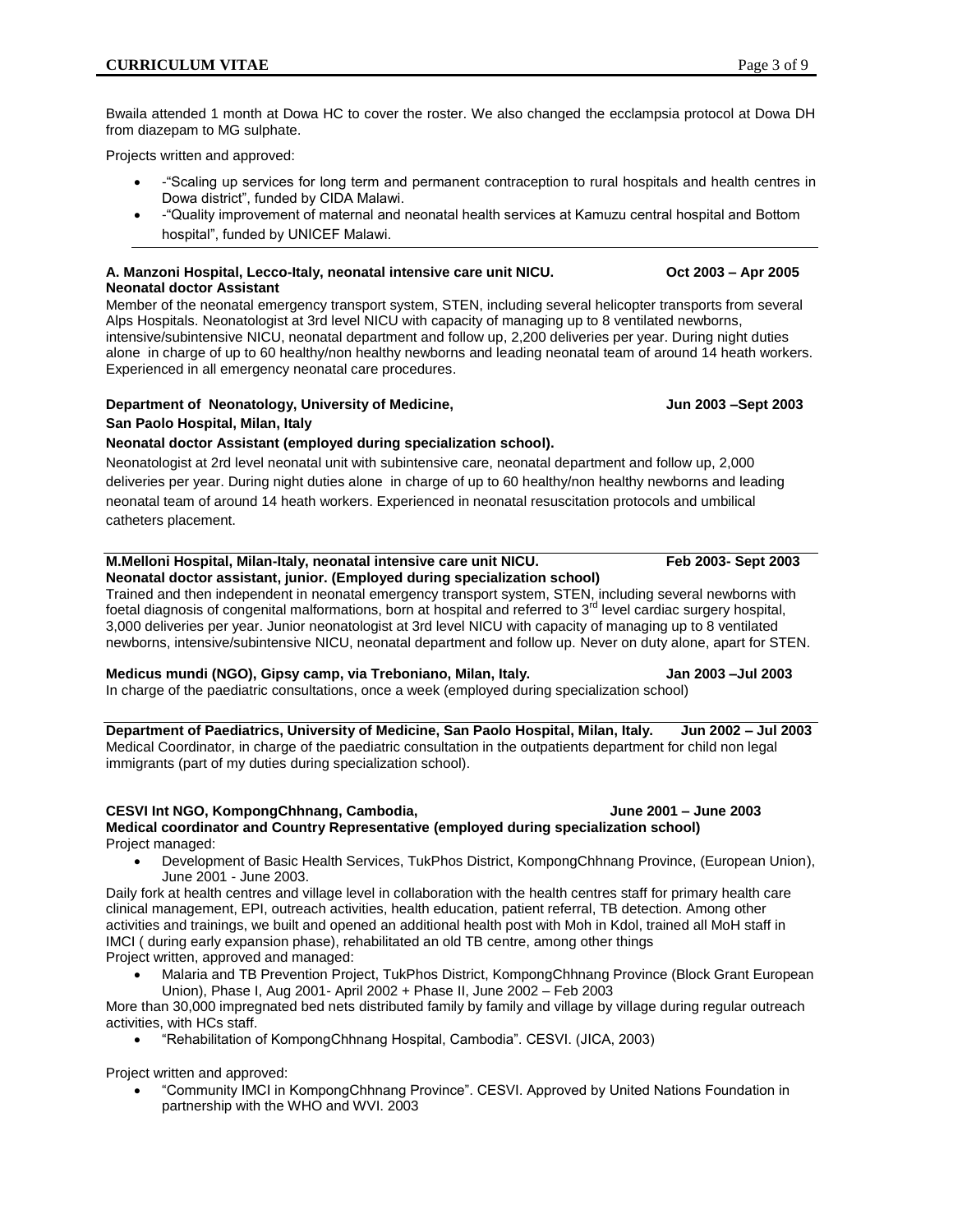**Social Services Department, Municipality of Milan, Gypsy camp, Via Idro. Italy. Sept 1997- Sept 1999 Social worker with children (employed during medical school, 40 hours per month)**

Duties included supervising educational and recreational activities for gypsy children. For 2 years trainer of the camp children football team, successfully participating to CSI town children championship. I also helped creating LaciButi cooperative, aimed at creating work possibilities for gypsies, as vice president.

## **EDUCATION:**

#### ADJUNCT PROFESSOR AT UNITELMA SAPIENZA, UNIVERSITY OF ROME **AUGUSE APPIL 2017 Professor at e-learning course "Essential neonatal care in low income countries"**

- Management of respiratory distress
- Difficult feeding part 1
- Difficult feeding part 2

# **Master of paediatrics, Board certified in paediatrics October 1999 - September 2004 University of Milan, Milan, Italy**

Graduated with a top grade of 70/70 Cum Laude

Thesis: Influence of micronutrients supplementation in mortality, morbidity and growth pattern in rural Cambodian infants in the first 2 years of life. Published [J Pediatric Gastroenterology and Nutrition.](http://www.ncbi.nlm.nih.gov/pubmed/17204967) 2007 Jan;44(1):136-42

**Medical Degree September 1993- September 1999 University of Milan, Milan, Italy** Graduated with a top grade of 110/110 Cum Laude

Department for Congenital and Childhood Illnesses, Cornell University, Ithaca, USA

# **MEMBERSHIP:**

 Since oct 2018, i blog at the online page of the Italian national newspaper Il Fatto <https://www.ilfattoquotidiano.it/blog/musuelli/>

- UNFPA technical division: member of the steering committee
- Partnership for maternal Neonatal and Child Health. PMNCH, focal point on behalf of Italian Society of Neonatology (ART constituency). [www.who.int/pmnch/about/members/database/sinwg/eng](http://www.who.int/pmnch/about/members/database/sinwg/eng)
- SIN Study group on neonatal care in developing countries (PMNCH member): national secretary (2016-2019). Treasurer (2013-2015).
- BMC Pregnancy and Childbirth, http://bmcpregnancychildbirth.biomedcentral.com/: peer Reviewer.
- Italian Journal of Pediatrics, [https://ijponline.biomedcentral.com/:](https://ijponline.biomedcentral.com/) Reviewer
- Since 2011-ongoing. Lecturer to Elective training course for medical students: "Promotion of mother and child health in developing countries", San Gerardo Hospital, University of Milano - Bicocca, 2011, 2012, 2013, 2014, 2015, 2016, 2017, 2018, 2019.
- Since 2015-ongoing. Lecturer to Seminar on surgery and medicine for war victims and in low resource settings, Venice – EMERGENCY (INT NGO), 2015, 2016, 2017, 2018, 2018 1<sup>st-</sup>5<sup>th</sup> editions.
- SIP, Italian Society of Paediatrics.
- SIN, Italian Society of Neonatology.
- Emergency int NGO: board member of the Medical division.
- Mediterranea saving Humans NGO: from 2018 member of the guarantee commission

# **CONGRESS ORGANISATION:**

- International Seminar: Population bomb and voluntary family planning in low income countries. From scientific evidence to political agenda. https://www.associazionelucacoscioni.it/bomba-demografica-politichecontraccettive-nei-paesi-limitate-risorse. University of Milan October 5th 2018: Scientific Coordinator
- VI International Congress: Essential Neonatal Care in low income countries; Trento, February 23-24 2018,

**Research internship July 1997- Sept 1997**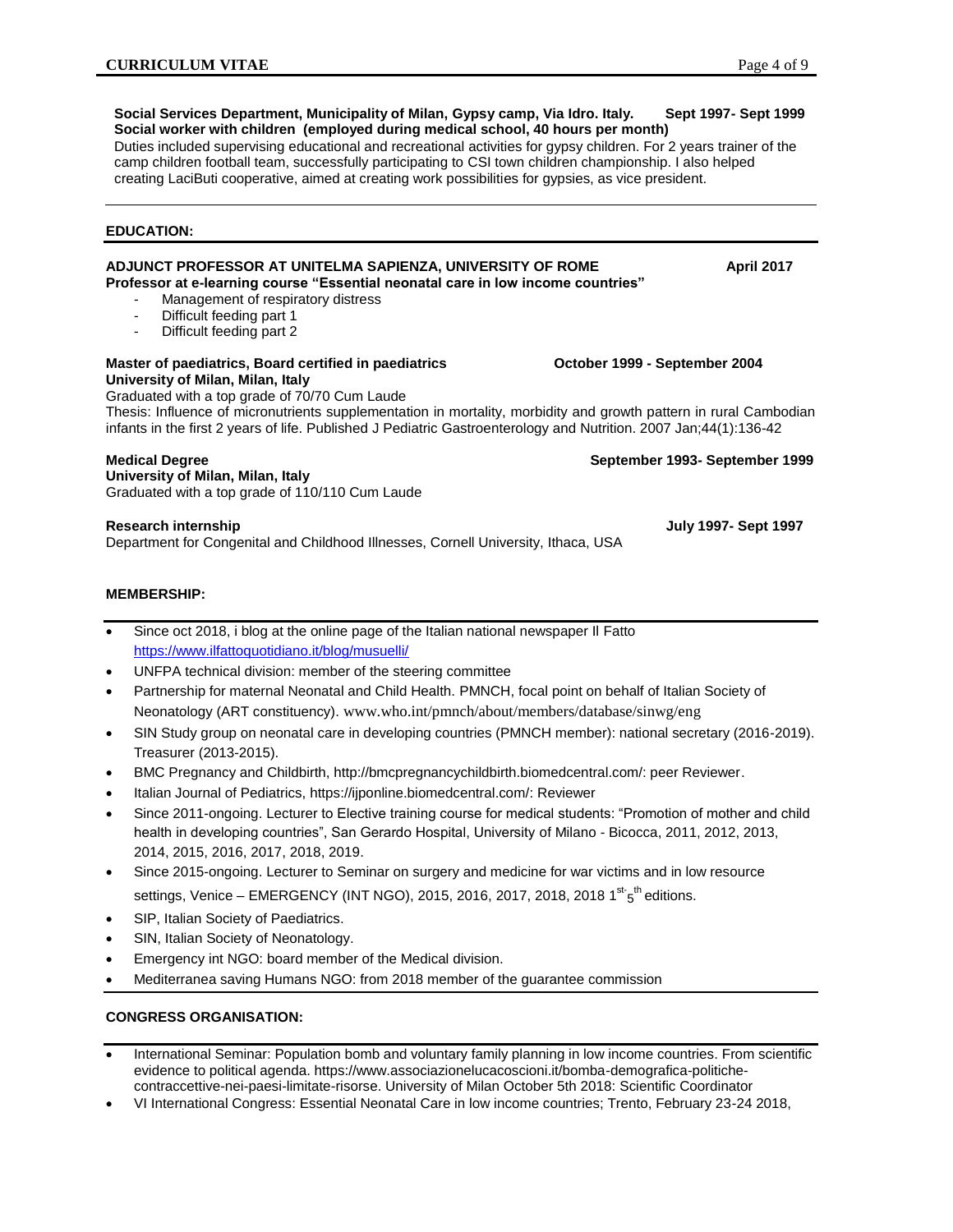- Federazione Trentina delle Cooperative. Member of scientific committee
- V International Congress: Essential Neonatal Care in low income countries; November 3rd 2016, Azienda Ospedaliero-Universitaria di Parma. Member of scientific committee.
- IV International Congress: Neonatal care in low income countries: Università degli Studi di Milano, Aula Magna, Milan. October 13rd 2015: Scientific Coordinator of the congress[. www.nascere.info](http://www.nascere.info/)
- 3rd International congress: Essential care of newborn infant in low income countries policy, strategy and problems. University of Bari Italy, September 19, 2014: member of the scientific committee.

# **LANGUAGES**

- Italian Mother tongue
- English Fluent in speaking, reading and writing
- Spanish fluent in speaking (married to a Peruvian)
- Khmer (Cambodian) Basic conversation
- Dari (Persian) elementary
- Arabic elementary

## **SCIENTIFIC PUBBLICATIONS AND CONGRESS PRESENTATIONS**

- **1 Interview: New York Times, front page with picture: <https://www.nytimes.com/2020/11/19/business/lombardy-italy-coronavirus-doctors.html>** By [Peter S. Goodman](https://www.nytimes.com/by/peter-s-goodman) and [Gaia Pianigiani.](https://www.nytimes.com/by/gaia-pianigiani) Published Nov. 19, 2020
- **2 Article: Correspondence to The Lancet:** The Lombardy region of Italy launches the first investigative COVID-19 commission. Correspondence to The Lancet. First Author. [volume 396, issue 10262,](https://www.thelancet.com/journals/lancet/issue/vol396no10262/PIIS0140-6736(20)X0046-8) e86-e87, nov 14, 2020. Published: October 15, 2020DO[I:https://doi.org/10.1016/S0140-6736\(20\)32154-1.](https://doi.org/10.1016/S0140-6736(20)32154-1) **[https://www.thelancet.com/journals/lancet/article/PIIS0140-6736\(20\)32154-1/fulltext](https://www.thelancet.com/journals/lancet/article/PIIS0140-6736(20)32154-1/fulltext)**
- **3** Moderator. Webminar of the Congress Essential Neonatal Care in low income countries; Nov 25th 2020. Italian Society of Neonatology.
- 4 **Interview: The Guardian[:https://www.theguardian.com/world/2020/oct/21/lombardy-coronavirus-cases](https://www.theguardian.com/world/2020/oct/21/lombardy-coronavirus-cases-more-than-double-in-one-day-to-4126)[more-than-double-in-one-day-to-4126](https://www.theguardian.com/world/2020/oct/21/lombardy-coronavirus-cases-more-than-double-in-one-day-to-4126) .** By [Angela Giuffrida](https://www.theguardian.com/profile/angela-giuffrida) . Published 21 Oct 2020.
- 5 **Interview: The Guardian:** [https://www.theguardian.com/world/2020/may/29/why-was-lombardy-hit](https://www.theguardian.com/world/2020/may/29/why-was-lombardy-hit-harder-covid-19-than-italys-other-regions)[harder-covid-19-than-italys-other-regions](https://www.theguardian.com/world/2020/may/29/why-was-lombardy-hit-harder-covid-19-than-italys-other-regions) . B[y Angela Giuffrida](https://www.theguardian.com/profile/angela-giuffrida) . Published 29 May 2020.
- 6 Lecture: Overpopulation and voluntary family planning, setting a new political agenda. VI world congress for Freedom of scientific research. Addis Ababa, The African Union, Ethiopia. Feb 25-26-2020
- 7 Roundtable: "Spinal units in health politics of Lombardy; pragmatic proposals". Seminar: Taking care and management of spinal injured people in Region Lombardia. Feb 14th 2020. Regional Councill - Sala Pirelli Milan.
- 8 Lecture: the neonatologist look; Midwifery unit standards. Regional congress of Midwives. Feb 7th 2020. Aula Magna. University of Monza. Milan.
- 9 Lecture: Do Africans give birth to too many children? African dialogues. Workshop by the magazine Africarivista – 9th edition. Nov 23-24 2019. Milan − Fabbrica del Vapore
- 10 Official member of the Italian Government delegation and member of the EPF- European Parliamentary Forum for Sexual and Reproductive Rights. ICPD25, Accelerating the Promise. International Conference on Population and Development. Nov 12-14 2019 Nairobi, Kenya.
- 11 Lecture: Be in delivery room before birth save lives. VII International Congress Essential Neonatal Care in low income countries; Florence, Oct 10th 2019.
- 12 Lecture: Human rights based approach to politics: gender equality and human rights. Overpopulation and voluntary family planning, setting a new political agenda. Radical lab 2019, the political school for youth of the party Radicali Italiani, funded by ALDE. Sept 20-22 2019. Taranto, Italy
- 13 Roundtable: To the hearth of "ACTIVEAGEING" for a healthy heath care system. Milan, 18 sept 2019, Regione Lombardia, Milan
- 14 Abstract: Overpopulation and family planning: a strategy to achieve reduction of maternal and neonatal mortality in high fertility-low income countries. XXIV SIN National Congress, Italian Society of Neonatology. Rome, Sept 26-29. www.jpnim.com Open Access eISSN: 2281-0692 Journal of Pediatric and Neonatal Individualized Medicine 2018;7(2):e070227 doi: 10.7363/070227 Published online: 2018 Sept 26
- 15 President of the congress session: CARE; XXIV SIN National Congress, Italian Society of Neonatology. Rome, Sept 28. 2018.
- 16 Lecture: Video teaching to improve medical skills in emergency specialization school of neonatology. EMERGENCY 4th Seminar on High Quality Surgery and Medicine in War Torn and in Low Income Areas. Venice – May, 18th-19th 2018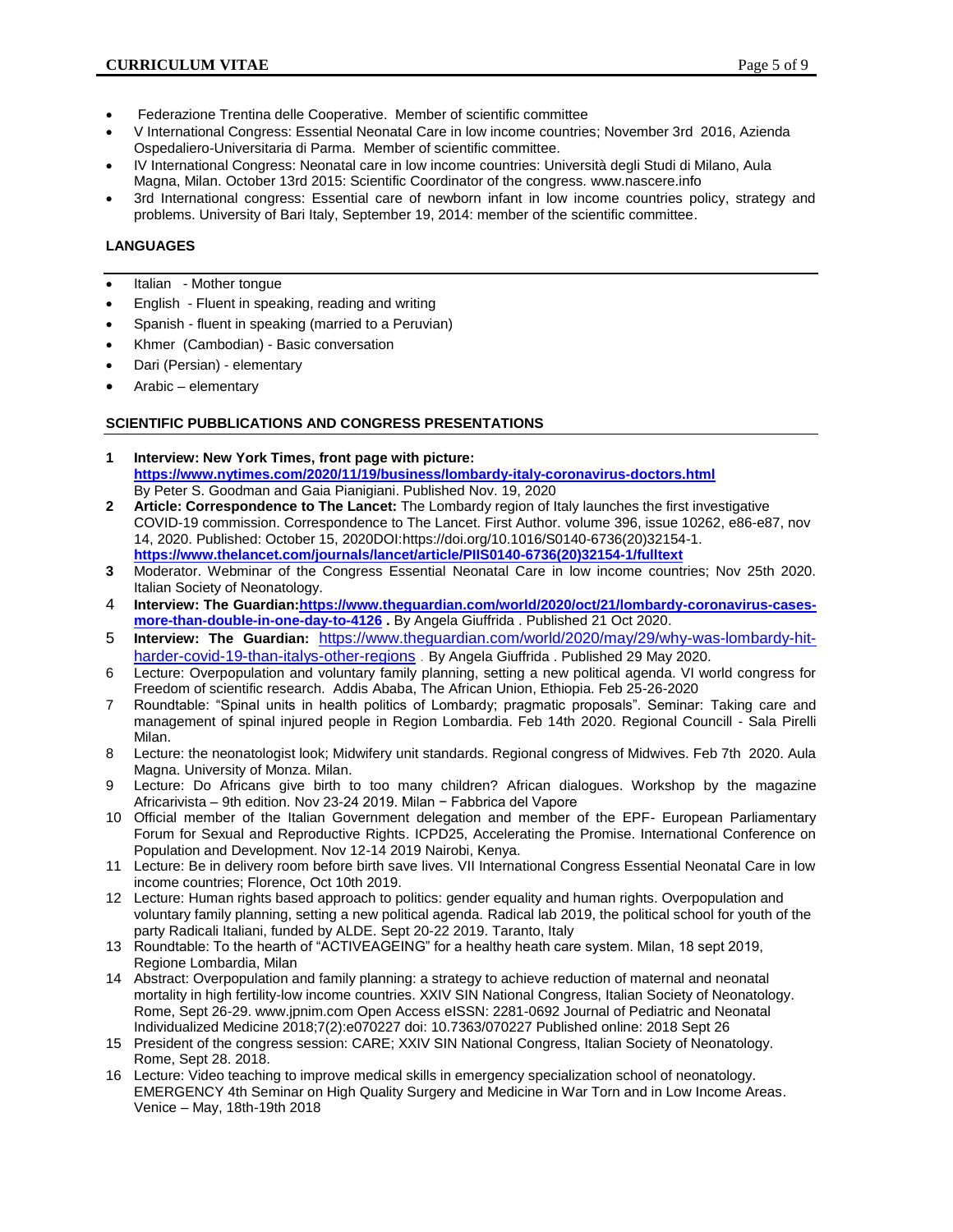17 Lecture: Neonatal care in the EMERGENCY model; Understanding the aim through the data. EMERGENCY 4th Seminar on High Quality Surgery and Medicine in War Torn and in Low Income Areas. Venice – May, 18th-19th 2018.

**Interview: Corriere della Sera.** [https://milano.corriere.it/notizie/cronaca/18\\_aprile\\_13/pediatra-radicale](https://milano.corriere.it/notizie/cronaca/18_aprile_13/pediatra-radicale-ab4fd224-3e86-11e8-adb3-f3dc0ac87621.shtml)[ab4fd224-3e86-11e8-adb3-f3dc0ac87621.shtml](https://milano.corriere.it/notizie/cronaca/18_aprile_13/pediatra-radicale-ab4fd224-3e86-11e8-adb3-f3dc0ac87621.shtml) . By Andrea Senesi. Published Apr. 13, 2018.

- 18 Oral Presentation: Birth asphyxia in limited-resource settings: associated factors and outcomes in rural Afghanistan. 2nd International Workshop Intensive Care of the Newborn Full Interactive meeting Verona 8th – 10th March 2018. www.jpnim.com Open Access eISSN: 2281-0692 Journal of Pediatric and Neonatal Individualized Medicine 2018;7(1):e070125 doi: 10.7363/070125 Published online: 2018 Mar 07
- 19 Lecture: Birth prepardness and neonatal file: How many life can they save? VI International Congress Essential Neonatal Care in low income countries; Trento, February 23-24 2018
- 20 Lecture: development of neonatal care in low income countries, XXIII National Congress Italian Society of Neonatology. Milan sept 28 2017. www.jpnim.com Open Access eISSN: 2281-0692 Journal of Pediatric and Neonatal Individualized Medicine 2017;6(2):e060222 doi: 10.7363/060222 Published online: 2017 Sept 25
- 21 Abstract: La salute neonatale nel mondo: come la neonatologia ospedaliera italiana può contribuire a raggiungere il Millennium Development Goal 4, riduzione della mortalità infantile nel mondo. Published at La Pediatria Medica e Chirurgica. Medical and Surgical Pediatrics. pISSN 0391-5387. Vol 39, N1, Jan-Mar 2017, pag 28.
- 22 WHO book: Towards a Grand Convergence for child survival and health: A strategic review of options for the future building on lessons learnt from IMNCI. Geneva: WHO, 2016. Desk reviewer for "Innovations in the World Health Organization diagnostic and treatment guidelines for newborns and children. Pag 52.
- 23 Lecture at roundtable: Italian paediatrics and international cooperation. 72° national congress SIP, Italian Society of Paediatrics; Florence, November 16-19 2016, published as supplement Prospettive in Pediatria, May 2017.
- 24 Lecture: Neonatal jaundice in low income countries. 5th International Congress: Essential Neonatal Care; November 3 2016, Azienda Ospedaliero-Universitaria di Parma.
- 25 Discussant: role of nurses and parents; 5th International Congress: Essential Neonatal Care; November 3 2016, Azienda Ospedaliero-Universitaria di Parma.
- 26 Lecture: Neonatal care in the Emergency model: understanding the aim through the data. EMERGENCY. 2nd Seminar on surgery and medicine for war victims and in low resource settings Venice, February 5-6,2016
- 27 Lecture: Neonatal problems. EMERGENCY. 2nd Seminar on surgery and medicine for war victims and in low resource settings Venice, February 5-6,2016
- 28 Lecture: Management of neonatal lung diseases when I have just oxygen. Neonatal care in low income countries: IV international congress, Università degli Studi di Milano, Aula Magna, Milan. October 13rd 2015.
- 29 Lecture: Neonatal problems. 1<sup>st</sup> seminar: EMERGENCY paediatric projects: free of charge and high quality medicine in low resource settings.Venice, June 12-13, 2015
- 30 Lecture: Closely spaced pregnancies: the neonatologist's look. International congress: Essential care of newborn infant in low income countries policy, strategy and problems. International congress, Bari (Italy), sept 19, 2014. Acta
- 31 Article: The late preterm in low income. [PE Villani,](http://www.ncbi.nlm.nih.gov/pubmed/?term=Villani%20P%5Bauth%5D) [G Vellani,](http://www.ncbi.nlm.nih.gov/pubmed/?term=Vellani%20G%5Bauth%5D) [GP Chiaffoni,](http://www.ncbi.nlm.nih.gov/pubmed/?term=Chiaffoni%20G%5Bauth%5D) [R Magaldi,](http://www.ncbi.nlm.nih.gov/pubmed/?term=Magaldi%20R%5Bauth%5D) [E Padovani,](http://www.ncbi.nlm.nih.gov/pubmed/?term=Padovani%20E%5Bauth%5D) [A](http://www.ncbi.nlm.nih.gov/pubmed/?term=Ricchini%20A%5Bauth%5D)  [Ricchini,](http://www.ncbi.nlm.nih.gov/pubmed/?term=Ricchini%20A%5Bauth%5D) [P Stillo,](http://www.ncbi.nlm.nih.gov/pubmed/?term=Stillo%20P%5Bauth%5D) [B Tomasini,](http://www.ncbi.nlm.nih.gov/pubmed/?term=Tomasini%20B%5Bauth%5D) [F Uxa,](http://www.ncbi.nlm.nih.gov/pubmed/?term=Uxa%20F%5Bauth%5D) [D Trevisanuto](http://www.ncbi.nlm.nih.gov/pubmed/?term=Trevisanuto%20D%5Bauth%5D) and [M Usuelli.](http://www.ncbi.nlm.nih.gov/pubmed/?term=Usuelli%20M%5Bauth%5D) Ital J Pediatr. 2014; 40(Suppl 2)
- 32 Poster: Comprehensive neonatal care at hospital level in Afghanistan: the experience of Emergency Panjshir Maternity Hospital. XIX national Congress Italian society of neonatology SIN - Firenze, 28-30 oct 2013. Acta
- 33 Poster: Development of comprehensive neonatal care services at Ethel Mutharika (EMMW), Kamuzu Central Hospital (KCH), Lilongwe. XIX national Congress Italian society of neonatology SIN - Firenze, 28-30 oct 2013. Acta
- 34 Poster: Neonatal mortality at Emergency Panjshir Maternity Hospital, Afghanistan: who, when, how. Emergency ong- life support for civilian war victims. National Congress, Italian Society of Neonatology. Roma, oct 3-5 2012, Acta.
- 35 Poster:Italian involvement of neonatal care at hospital level in low income countries: a strategic asset of humanitarian diplomacy to export as income generating activity toward achievement of MDG-4).M. Usuelli, M. Lattanzio, M. Groppo, S. Passera, S. Perniciaro, F. Mosca. XVIII SIN National Congress, Italian Society of Neonatology. Roma, oct 3-5 2012, Acta.
- 36 Lecture: Neonatal intensive care in Panshir: Emergency approach. ECM congress:Medicina di qualità in contesti a scarse risorse". University of Brescia sept 29th 2012.
- 37 Lecture: "Neonatal care in Afghanistan e Malawi". 2° National Congress, Italian Society of Neonatology, workinggroup of Neonatology in developingcountries;May 7 2012. Acta.
- 38 Session Chairman: "International cooperation for doctors and nurses" 25° Congress Italian Society of Neonatology - Lombardia Section. Bergamo, Jan 27-28 2012
- 39 Lecture: "Maternal and neonatal care in Afghanistan: the program of EMERGENCY NGO in Pansjshir valley". The 10th World Congress of "Maternal and Neonatal Health". Dec  $18<sup>th</sup>$ , 2011 University of Santa Croce – Vatican City Rome, Italy Acta.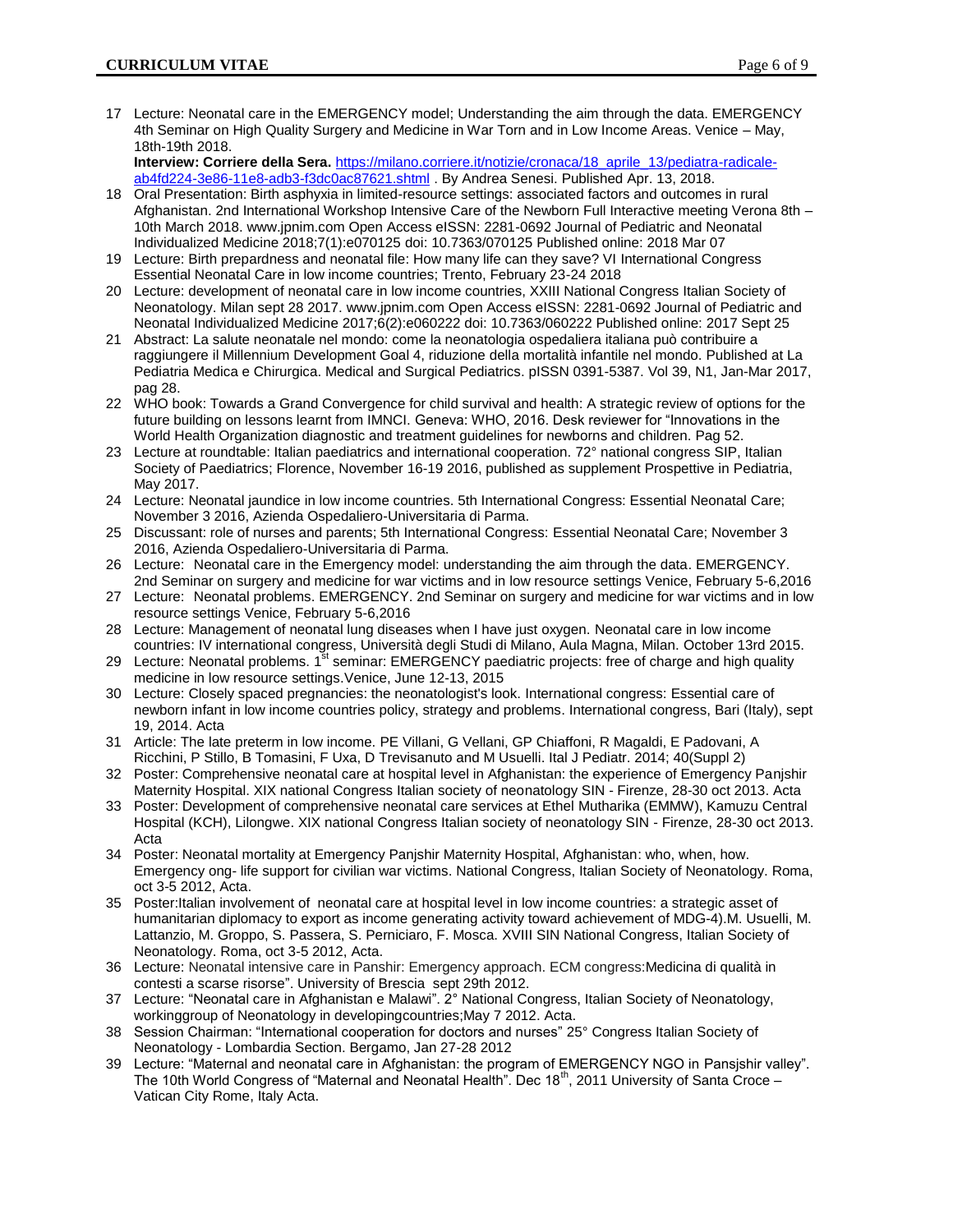- 40 Oral Presentation. "Achieving MDG 4 and 5: nurse responsibilities at EMERGENCY maternity centre in Afghanistan". XVII SIN National Congress, Italian Society of Neonatology. Sorrento 11-14 oct 2011, Acta.
- 41 Lecture: International cooperationat Lodi Hospital. Lodi Jul 8th 2011. ECM congress. 42 Poster: Achieving MDG 4 now: the paediatric program of EMERGENCY. 5<sup>TH</sup>Europaediatrics, Vienna Jun 23-
- 26 2011 43 Oral Presentation: "Obstetric& neonatal care in Panshir valley, Afghanistan EMERGENCY NGO". Global
- health policy forum, March 22<sup>nd</sup> 2011 Bruxelles; Commission of the European communities, Health and Consumers Directorate-General.
- 44 Article: "Paediatric recruitment at Emergency: an innovative cooperation approach between hospitals and NGOs". Pediatria, SIP magazine (Italian Society of Paediatrics. March 2011.
- 45 Round table: lo sguardo del leone, incontro con l'autrice MaazaMengiste. III edition of LIBRINTERRA book Festival, Valperga, March 6th 2011.
- 46 Round table: Countriesat war or affected by naturaldisasters: paediatrics in emergencycontext. 66° National Congress Italian Society of Paediatrics. Roma Oct 22nd 2010.
- 47 Lecture: Paediatricrecruitmentat Emergency: an innovative cooperationapproach between hospitals and NGOs.Workshop: Eguaglianza, qualità e responsabilità sociale. Milan, Jul 8 2010. Aula Magna — Luigi Sacco Hospital, University of Milan
- 48 Oral communication: "OBSTETRIC CARE IN PANJSHIR VALLEY, AFGHANISTAN".GLOBAL CONGRESS OF MATERNAL AND INFANT HEALTH, Barcelona, 22<sup>nd</sup> - 26<sup>th</sup> September 2010. Acta.
- 49 Lecture "Sustainability and ownership within maternal and child EMERGENCY projects)". Workshop: "Gratuità e qualità delle cure: il Progetto EMERGENCY". Human RightsCommission, ItalianSenate, Sala Capitolare/Senato della Repubblica Italiana. May 18° 2010.
- 50 Lecture: "Neonatal and paediatricactivitiesat EMERGENCY hospital and outpatient's level". Health: a human right without borders, May 15, Istituto di cultura Laurentianum Mestre. ECM IPASVI Congress.
- 51 Lecture: "Emergency paediatricprogram in Sierra Leone and CAR since 2002 to 2009". Emergency National congress FIRENZE, 7-12 Sept 2010.
- 52 Lecture: "Neonatology and paediatrics in developing countries, the Emergency model". Workshop: Emergency, medici di guerra, inviati di pace. University of Chieti-Pescara, May 5 2010.
- 53 Lecture: "Neonatal sub intensive care departmentatAnaba maternity hospital". EMERGENCY National congress. Sept 8 -13 2009. ECM congress.
- 54 Lecture: "Mothther and childmedicalactivities in Afghanistan". Workshop:"PER UNA MEDICINA BASATA SUI DIRITTI UMANI Emergency incontra medici e infermieri". Sala Conferenze dell'Arcispedale S. Maria Nuova di Reggio Emilia. Apr 4 2009
- 55 Lecture: "Paediatricactivitiesat Emergency centres in Afghanistan, Sierra Leone, Sudan". Workshop:" Emergency incontra medici e infermieri". Milano, Via Bagutta 12, Nov 8 2008.
- 56 Oral communication "Evidence based cost effective neonatal interventions in developing countries: Organisation and management of neonatal care standardisation at hospital level: 2 experiences in Malawi and Afghanistan Neonatal care units". MILANOPEDIATRIA 2008, international congress. Nov 2008, Milan. Acta
- 57 Poster "A comparison of protocols for neonatal sepsis in developing and developed countries: the idea of best available resources. Is there a threshold of acceptability?" 23<sup>rd</sup> international symposium on neonatal intensive care. Oct 18-19 2008, Milan. Acta
- 58 Oral communication: "Evidence based cost effective neonatal interventions in developing countries: minimal level of standardisation for neonatal care at hospital level: 2 different experiences in Malawi and Afghanistan Neonatal care units". 23<sup>rd</sup> international symposium on neonatal intensive care. Oct 18-19 2008, Milan. Acta
- 59 Poster "Kangaroo (kmc) at Bwaila maternity public hospital, Lilongwe Malawi". 23<sup>rd</sup> international symposium on neonatal intensive care. Oct 18-19 2008, Milan. Acta
- 60 Article: Double-blind, Placebo-controlled Trial Comparing Effects of Supplementation of Two Micronutrient Sprinkles on Fatty Acid Status in Cambodian Infants. Agostoni, C; Giovannini M; Sala D**;** UsuelliM, Livio L; Francescato G Braga M, Riva E; Martiello A; Colombo C; Marangoni F; Galli C. Journal of PediatricGastroenterology&Nutrition. 44(1):136-142, January 2007.
- 61 Article: Double-blind, placebo-controlled trial comparing effects of supplementation with two different combinations of micronutrients delivered as sprinkles on growth, anemia and iron deficiency in Cambodian infants / M Giovannini, D Sala, M Usuelli, L Livio, G Francescato, M Braga, G Radaelli, E Riva. Journal of pediatric gastroenterology and nutrition. - ISSN 0277-2116. - 42:3(2006). - p. 306-312.
- 62 Lecture: "Evidence based neonatal packages of intervention in developing countries". Master in medical, social and economic cooperation in developing countries. University of Genova. Feb 7 2006.
- 63 Lecture: Development of Basic Health Services, TukPhos District, KompongChhnang Province: Presentation of project activities. Workshop: Support to the development of basic health services. Phnom Penh, Cambodia, May 11 2004.
- 64 Lecture: Neonatal emergency transport in Lombardia. Congress: Optimal maternal-newborn assistance. POM Melloni;  $17<sup>th</sup>$  June 2004.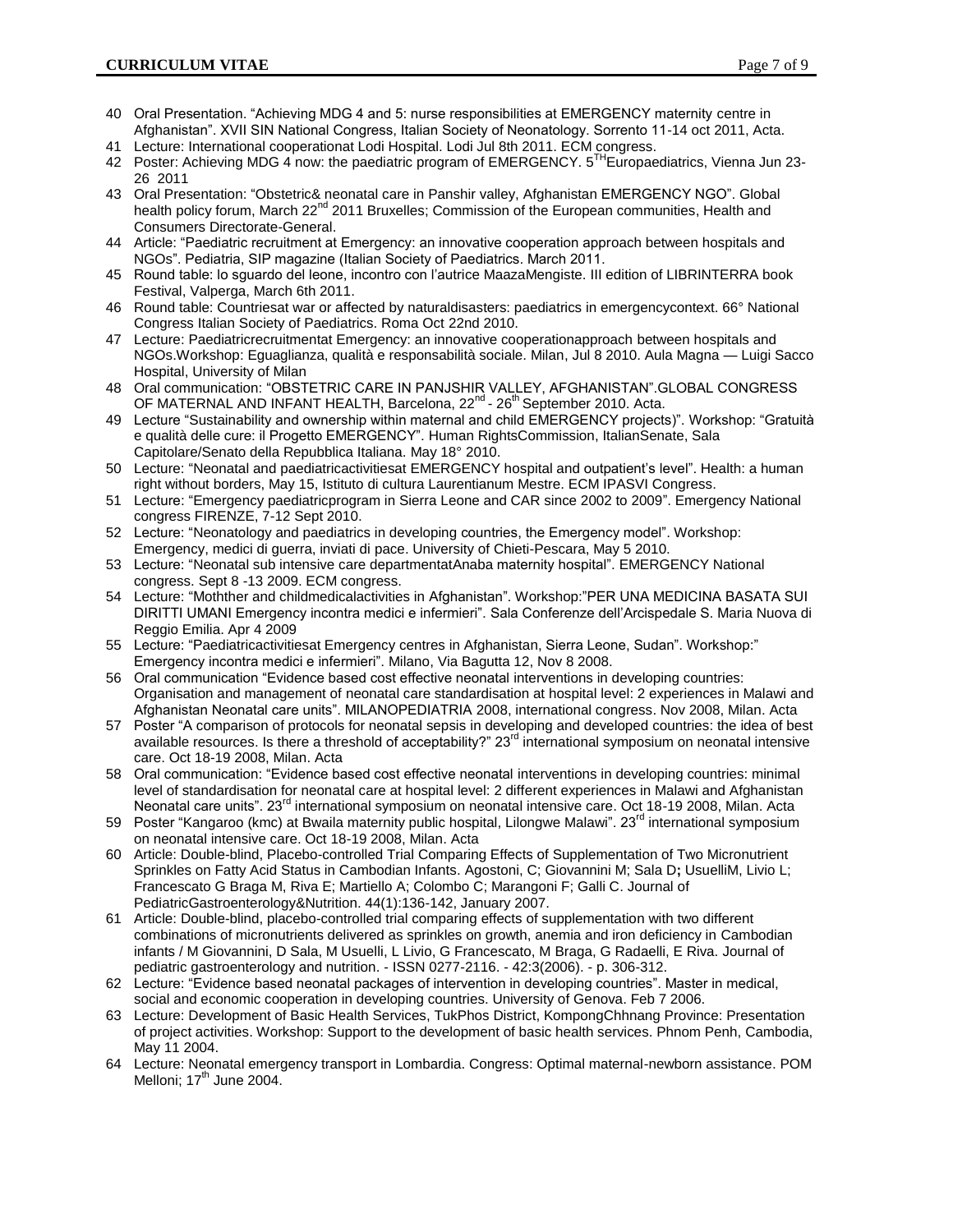- 65 Poster. Malaria prevention in TukPhos district, KompongChhnang province, Cambodia; Mekong Malaria Simposium. Mekong Malaria forum. Issue n 10, Dec 2002. Pag. 158.
- 66 Article: Dietetic therapy of essential obesity in children, Italian guidelines; Riv. Ital. Pediatr. (IJP); 2001: 275- 279
- 67 Abstract: Growth pattern and body composition of breast fed versus formula fed infants in the first 12 months of life; Journal of Am collNutr; Oct 2000 vol 19 n. 5.Abstract n. 68
- 68 Oral Communication: Influence of breast vs formula feeding on body composition in the first year of life; Milano Pediatria 2000, international congress. Atti. May 2000
- 69 Lecture: Use of socio-sanitary services. The experience of social workers and medical doctors in roma camps. Presentation during the congress: "knowing roma-gypsies", Municipality of Milan. 15th December 1999.
- 70 Abstract: The role of childhood diet in preventing adult obesity; Int. Jour. Obesity. Vol23, suppl. 5, May 1999 71 Oral communication: Infant essential obesity: prospective of prevention; Milano Pediatria 1998, international
- congress. Atti, Nov 1998. 72 Poster: Risk factors for obesity. Milano Pediatria 1998, International congress. Atti, Nov 1998.

# **PROJECT PROPOSALS**

- 73 Sviluppo e sostenibilità del sistema sanitario di Hargeisa ed in particolare dei servizi a favore della salute infantile e materno infantile, Somaliland, Somalia. Submitted by LVIA NGO to Italian MFA 2014
- 74 Scale up neonatal health services in Kamuzu Central Hospital (KCH), Ethel Mutharika Maternity Wing
- 75 (EMMW), Lilongwe, Malawi. Submitted by Mangiagalli Hospital to Bill & Melinda Gates Foundation, 2013. 76 Community participation to strengthen basic maternal and paediatric health services in Mayo IDP camp,
- Khartoum, Sudan. 3 years, approved by European Union, 2011
- 77 Scaling-up maternal, neonatal and child health services in Panjshir, Parwan and Kapisa provinces, Afghanistan. EMERGENCY e WHO RHR. Shortlisted at CIDA (Canadian cooperation agency). 2011
- 78 Capacity building in basic and comprehensive paediatric care at Bangui emergency paediatric hospital: a national "in-service training on the job strategy" for doctors and nurses capacity building, submitted by EMERGENCY,approved by Common Humanitarian Fund CHF 2011.
- 79 "Scaling up safe and reliable Sexual and Reproductive Health and Rights (SRHR) care in Panjshir Province, Afghanistan", submitted to EU 2010.
- 80 "Strengthen basic and comprehensive paediatric health services at Nyala EMERGENCY paediatric hospital", approved by Common Humanitarian Fund CHF, 2009 and 2010.
- 81 SUDAN "Miglioramento delle condizioni abitative, sanitarie ed igienico ambientali nello "slum" di Mayo Khartoum"; approved by Italiancooperation- MinForeign Affairs.
- 82 "Safe delivery in Panshir valley: a health promotion strategy, Parwan Province Afghanistan." Project approved and funded by German Embassy in Kabul. 2008
- 83 "Scaling up services for long term and permanent contraception to rural hospitals and health centres in Dowa district". CESTAS. Approved by CIDA Malawi, 2007
- 84 "Quality improvement of maternal and neonatal health services at Kamuzu central hospital and Bottom hospital". CESTAS. Approved by UNICEF Malawi, 2007
- 85 Malaria and TB Prevention Project (Phase II), KompongChhnang province, Cambodia. 2001. CESVI.Approved (Block grant) by EU.
- 86 Influence of micronutrient supplementation on mortality, morbidity and grown patterns in rural Cambodian infants in the first two years of life. CESVI. Approved by CIDA, implemented in partnership with the Cambodian Ministry of Health and the Department of Paediatrics, University of Medicine, Milan. 2003
- 87 "Rehabilitation of KompongChhnang Hospital, Cambodia". CESVI. Approved by JICA, 2003
- 88 "Community IMCI in KompongChhnang Province". CESVI. Approved by United Nations Foundation in partnership with the WHO and WVI. 2003

# **VOLUNTARY POSITIONS**

- 1989-1991: During secondary school 3 years student representative in school senate. In charge for San Vincenzo student association for volunteers. I participated and organized regular activities for students at -Public nursing home for the elderly (casa riposo anziani) via dei cinquecento, Corvetto, Milano - AIAS (Italian Association for Spastic Assistance): free time services during evenings and holidays with
	- disabled people.

- Rifugio di Fratel Ettore, via Sammartini Milano: for 2 years, once a week, night duty at the dormitory (100 people) and dinner (150 people), for homeless and refugees

- July 1992- Aug 1992: Africa Oggi, Chosi-Chimala, Tanzania: 1-month volunteer experience in a church mission.
- 1994-2001:IFMSA International Federation of Medical Students Association. Calcutta Village Project, Milan, Italy: Since 1994, I have been involved in setting up the Calcutta Village Project, an Italian association (nowadays an NGO) aimed at providing support for an Indian NGO called Institute for Indian Mothers and